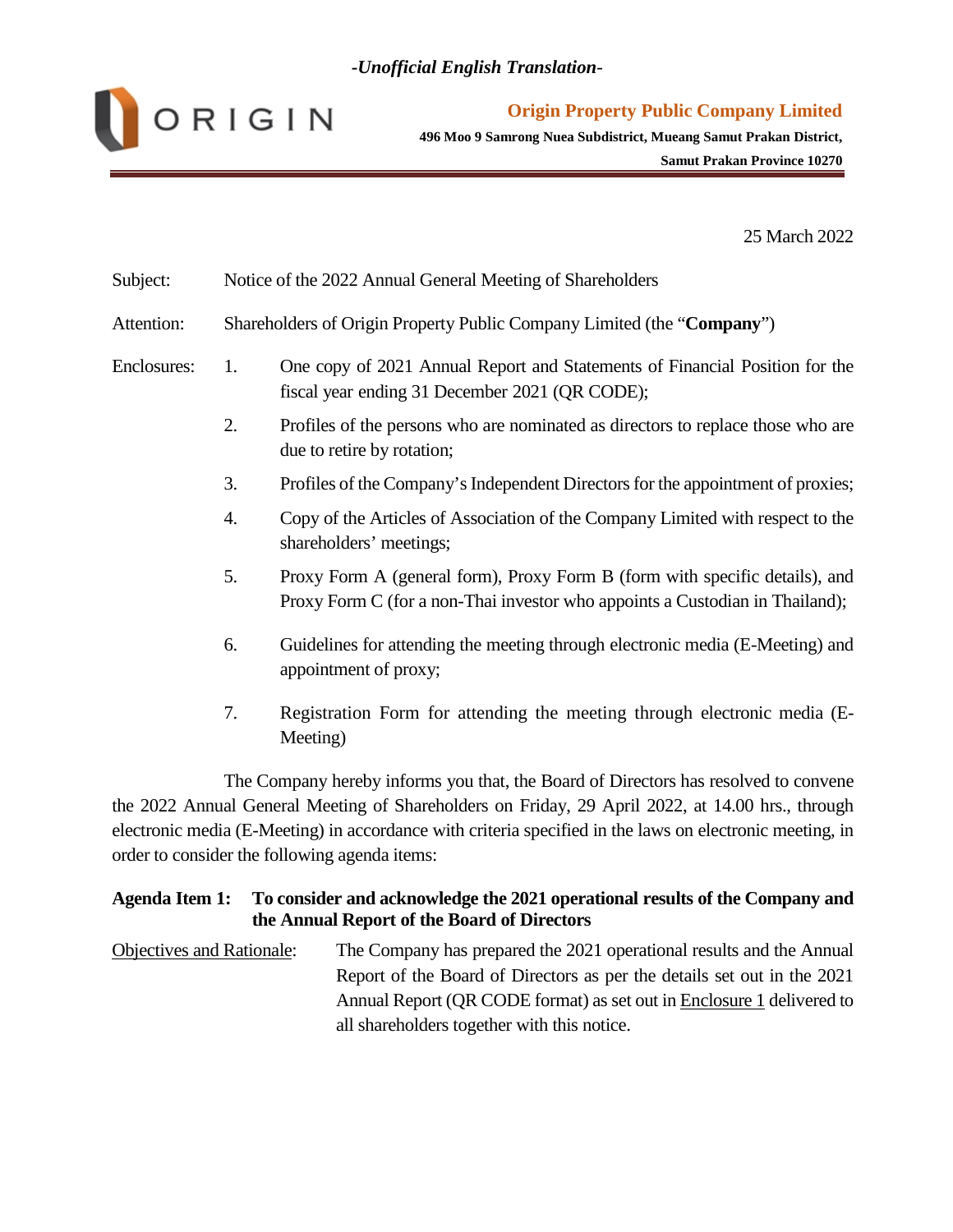

**Origin Property Public Company Limited**

**496 Moo 9 Samrong Nuea Subdistrict, Mueang Samut Prakan District,**

**Samut Prakan Province 10270**

| Opinion of the Board: | The Board of Directors deemed it appropriate to report the 2021<br>operational results of the Company and the Annual Report of the Board<br>of Directors to the shareholders' meeting. |
|-----------------------|----------------------------------------------------------------------------------------------------------------------------------------------------------------------------------------|
| Voting Requirements:  | This agenda item is only for acknowledgement; therefore, no voting is<br>required.                                                                                                     |

# **Agenda Item 2: To consider and approve the Statement of Financial Position and Comprehensive Income Statement for the year ending 31 December 2021 which have been audited by the certified public accountant**

Objectives and Rationale: In order to comply with the Public Limited Companies Act B.E. 2535 (1992) (including any amendment thereto) (the "**PLC Act**") and the Articles of Association, the Company has prepared the Statement of Financial Position and Comprehensive Income Statement for the fiscal year ending 31 December 2021 as set out in the 2021Annual Report and the Statement of Financial Position for the fiscal year ending 31 December 2021 (QR CODE format) (Enclosure 1) delivered to all shareholders together with this notice. In this regard, the Statements of Financial Position and Comprehensive Income Statements for the year ending 31 December 2021 have been verified by the certified public accountant, audited by the Audit Committee, and approved by the Board of Directors' Meeting, the summary of this statement is as follows:

| <b>Transactions from the</b><br><b>Consolidated Financial</b><br><b>Statements</b> | <b>31 December</b><br>2021<br>(Proposed Year) | <b>31 December</b><br>2020    | <b>31 December</b><br>2019 |  |
|------------------------------------------------------------------------------------|-----------------------------------------------|-------------------------------|----------------------------|--|
|                                                                                    |                                               |                               |                            |  |
| <b>Total Assets</b>                                                                | 35,398,442,917                                | 33,693,566,957 32,079,478,552 |                            |  |
| <b>Total Liabilities</b>                                                           | 19,458,443,282                                | 21,685,566,856 21,145,610,861 |                            |  |
| Shareholders' equity                                                               | 15,939,999,635                                | 12,008,000,101                | 10,933,867,691             |  |
| <b>Total Revenues</b>                                                              | 15,942,964,819                                | 11,114,132,965                | 14, 122, 122, 291          |  |
| Profit (loss) before income tax                                                    | 4, 242, 111, 558                              | 3,324,779,986                 | 3,988,899,682              |  |
| Net profit (loss)                                                                  | 3,193,934,937                                 | 2,661,893,717                 | 3,140,707,212              |  |
| Earnings (loss) per share                                                          | 1.30                                          | 1.09                          | $1.23**$                   |  |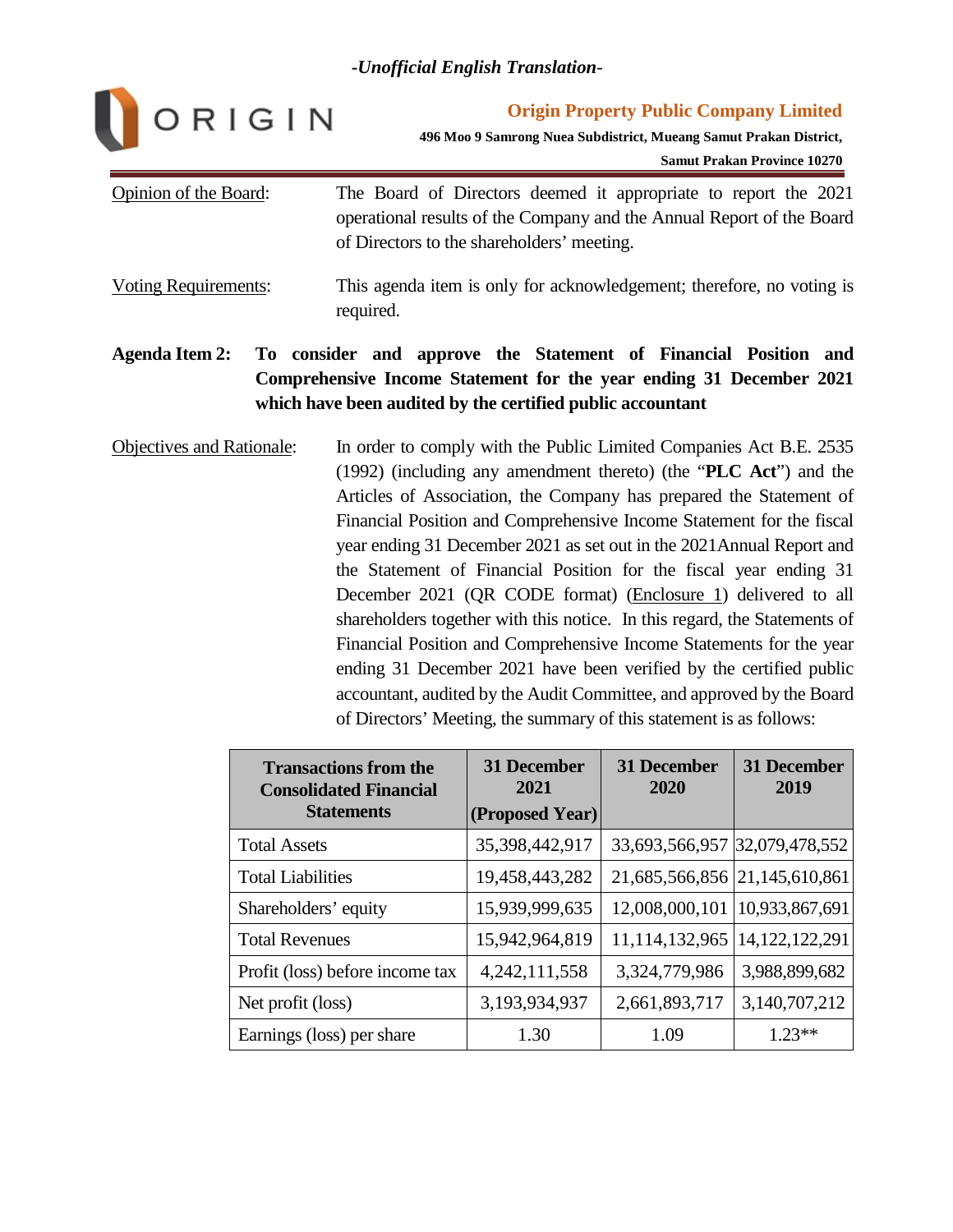

**Origin Property Public Company Limited 496 Moo 9 Samrong Nuea Subdistrict, Mueang Samut Prakan District, Samut Prakan Province 10270**

\*\*Remark: Modified in accordance with the accounting standard.

- Opinion of the Board: The Board of Directors deemed it appropriate to propose that the shareholders' meeting approve the Statement of Financial Position and Comprehensive Income Statement for the year ending 31 December 2021 which have been verified by the certified public accountant, audited by the Audit Committee, and approved by the Board of Directors' Meeting. In this regard, the opinions of the Board of Directors' Meeting and the Audit Committee are disclosed in the "Report on Responsibilities of the Board of Directors towards the Financial Report" and "the Report of the Audit Committee" as set out in the Annual Report (Enclosure 1) delivered to all shareholders together with this notice.
- Voting Requirements: The resolution on this agenda item shall be passed by a majority vote of the shareholders attending the Meeting and casting their votes.

## **Agenda Item 3: To consider and approve the appropriation of the annual net profit of 2021 as a legal reserve and the dividend payment from the operational results of 2021**

Objectives and Rationale: 1. Section 116 of the PLC Act provides that the company shall allocate no less than five percent of its annual net profit, less the accumulated losses brought forward (if any) to a reserve fund until this fund reaches an amount of no less than ten percent of the registered capital, unless its articles of association or other laws require a larger fund.

> As the Company allocated the Company's legal reserve reached the minimum amount require by law (10 percent of the registered capital) At present, the Company's legal reserve is THB 154,577,622, therefore these is no need to allocate the additional legal reserve.

2. The Company's policy is to distribute dividends to its shareholders twice per annum at a rate of no less than 40 percent of the net profit recorded under the Financial Statements after the corporate income tax and the legal reserves have been deducted as required by law and the Articles of Association. In this regard, the Board of Directors will consider the distribution of dividends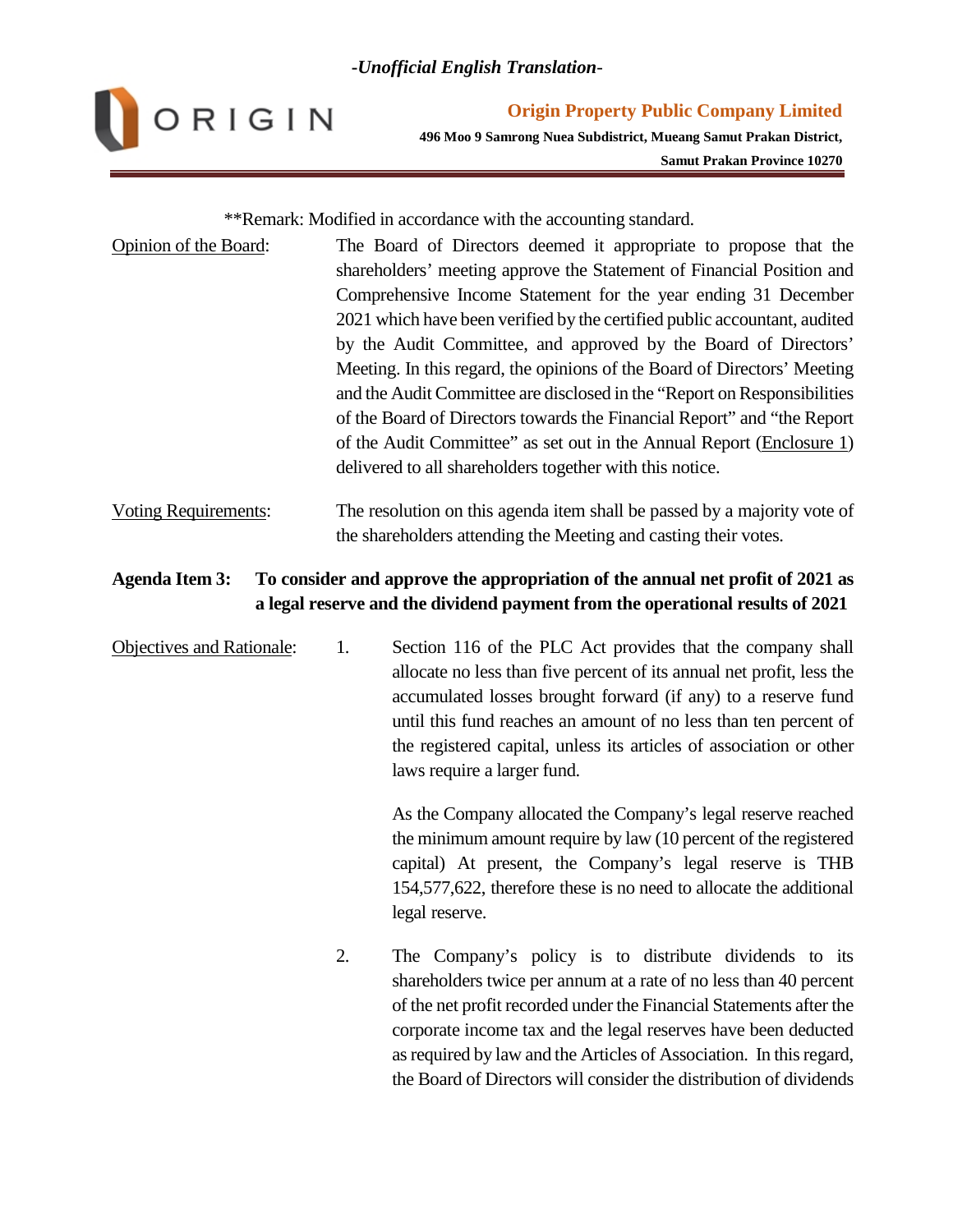

**496 Moo 9 Samrong Nuea Subdistrict, Mueang Samut Prakan District, Samut Prakan Province 10270**

by taking into account the various factors in order to ensure maximum benefits for the shareholders.

According to the operational results of 2021, the Separate Financial Statements of the Company showed a net profit of THB 3,307,579,958. After the allocation of the accumulated legal reserve as at 31 December 2021, the company has retained earnings of THB 6,843,442,408. The Company wishes and deems it appropriate to distribute the dividends to its shareholders from the operational results of the last six-month period of 2021, at the rate of THB 0.42 per share, totaling not more than THB 1,033,562,230.26. In this regard, this dividend payment will be made both in ordinary shares and in cash.

In 2021, the Company made interim dividend payments as follows:

The interim dividend payment was made on 9 September 2021 by means of cash, at the rate of THB 0.12 per share, equivalent to not exceeding THB 294,342,270.36, for the first six-month period of 2021 by virtue of the resolution of Board of Directors No. 8/2021; Therefore, in 2021, the company had to pay a total amount of dividends not exceeding THB 1,327,904,500.62 or was made equivalent to 40.05 percent of the net profit recorded under the Financial Statements, which exceeded the percentage indicated in the Company's policy

In this regard, 10 May 2022 is scheduled as the date to record the names of the shareholders who are entitled to dividend payments (Record Date) and 24 May 2022 is scheduled as the date for dividend payments.

Nevertheless, such entitlement to dividend payments is subject to change, as the matter is required to be further approved by the shareholders' meeting.

| Schedule for dividend payments:<br><b>Details</b> | Date        |
|---------------------------------------------------|-------------|
| Date on which an XD sign is posted                | 9 May 2022  |
| <b>Record Date</b>                                | 10 May 2022 |
| Dividend payment date                             | 24 May 2022 |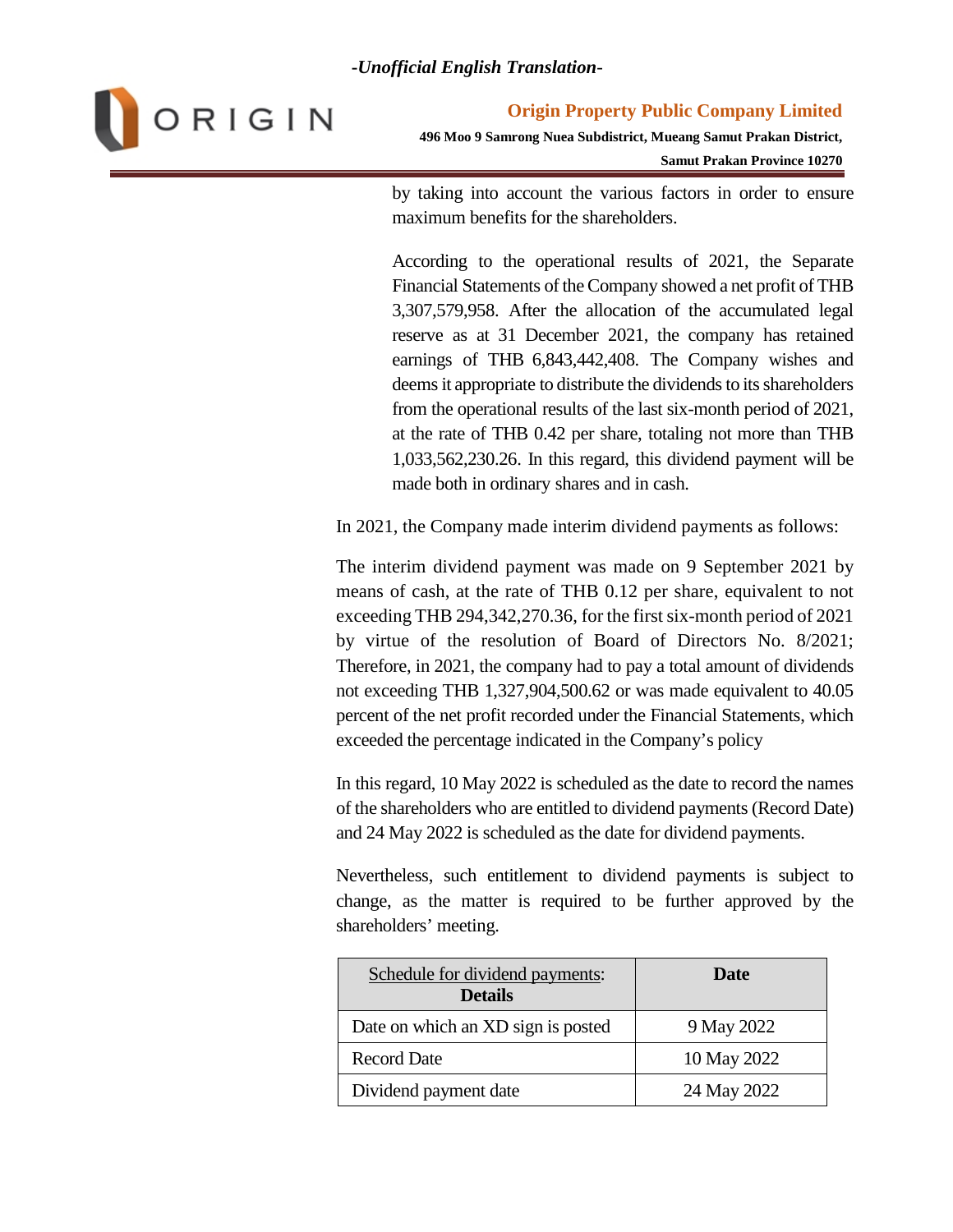

## **Origin Property Public Company Limited**

**496 Moo 9 Samrong Nuea Subdistrict, Mueang Samut Prakan District,**

**Samut Prakan Province 10270**

| <b>Details of the Payment of Dividend</b>                                                                    | 2021            | 2020          | 2019           |
|--------------------------------------------------------------------------------------------------------------|-----------------|---------------|----------------|
|                                                                                                              | (Proposed Year) |               |                |
| Number of issued and paid-up Shares<br>1.                                                                    | 2,452,862,453   | 2,452,862,453 | 2,452,861,730  |
| 2.<br>Number of issued and paid-up Shares<br>including the exercise of ESOP                                  | 2,460,862,453   | 2,452,862,453 | 2,452,861,730* |
| Dividend per Share (THB/share)<br>3.                                                                         | 0.5400          | 0.4900        | 0.4950         |
| 3.1 Interim Dividend (THB/share)                                                                             | 0.1200          | 0.1000        | 0.2050         |
| 3.2 Other Dividend (THB/share)                                                                               | 0.4200          | 0.3900        | 0.2900         |
| Total Dividend Payment (THB)<br>4.                                                                           | 1,327,904,500   | 1,201,902,312 | 1,213,389,336  |
| 4.1 Interim Dividend (THB/share)                                                                             | 294,342,270     | 245, 285, 955 | 502,059,666.46 |
| 4.2 Other Dividend (THB/share)                                                                               | 1,033,562,230   | 956,616,357   | 711,329,901.70 |
| 5.<br>Profits Recorded under the Financial<br><b>Statement</b>                                               | 3,307,579,958   | 2,677,872,617 | 3,024,955,212  |
| Dividend Payout Company with the<br>6.<br>Profits Recorded under the Financial<br><b>Statement (Percent)</b> | 40.05           | 44.88         | 40.11          |

## **The Comparison of the Dividend Payment**

\*\*Remark : Modified in accordance with the accounting standard.

- Opinion of the Board: The Board of Directors deemed it appropriate to propose that the shareholders' meeting approve: as the Company allocated the Company's legal reserve reached the minimum amount require by law (10 percent of the registered capital) At present, the Company's legal reserve is THB 154,577,622, therefore these is no need to allocate the additional legal reserve; the dividend payment at the rate of THB 0.42 per share, totaling not exceeding THB 1,327,904,500.62, that 10 May 2022 is scheduled as the date to record the names of the shareholders who are entitled to dividend payment (Record Date) and that 24 May 2022 is scheduled as the date for dividend payment. Nevertheless, such entitlement to dividend payments is subject to change, as the matter is required to be further approved by the shareholders' meeting.
- Voting Requirements: The resolution on this agenda item shall be passed by a majority vote of the shareholders attending the Meeting and casting their votes.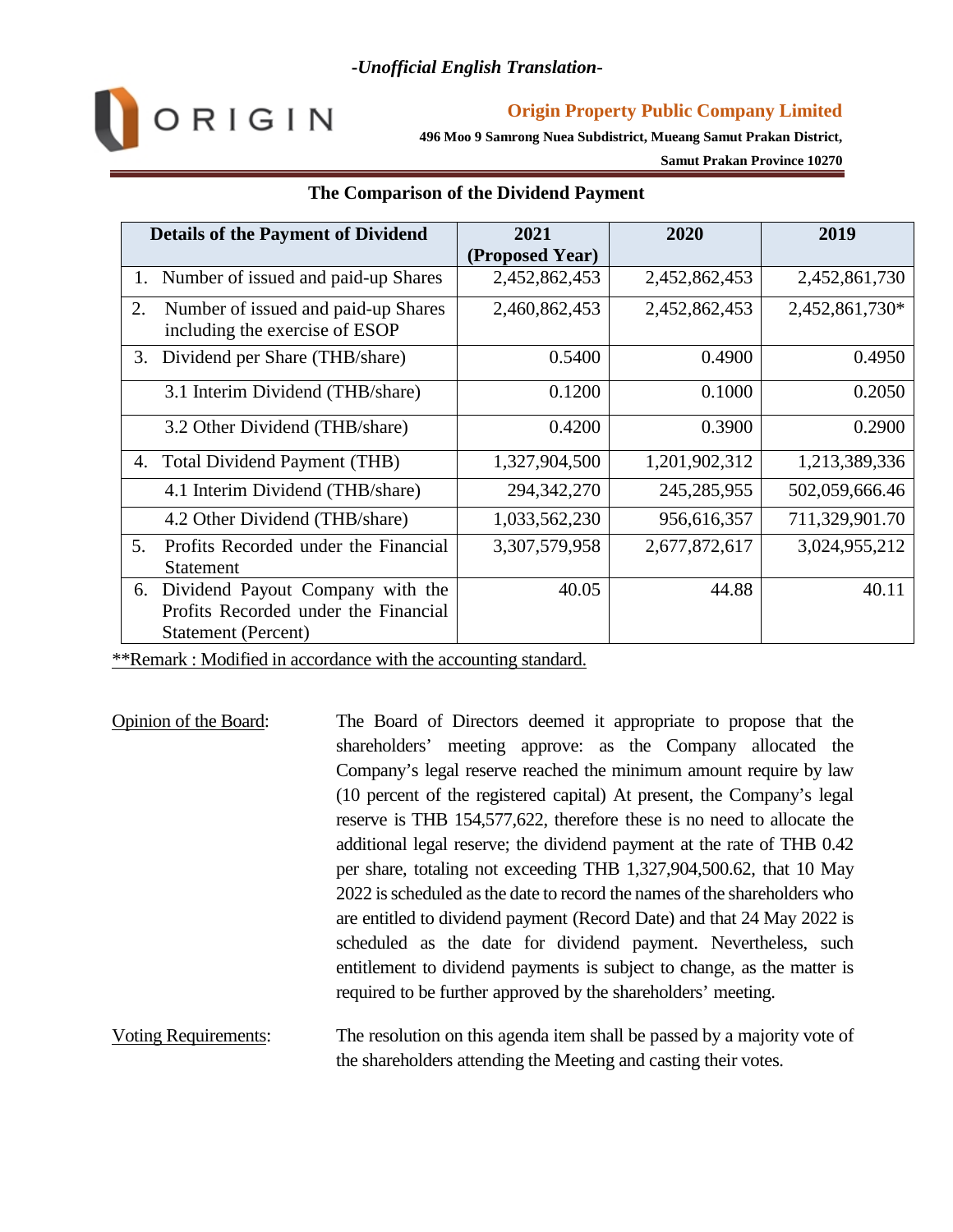

**Origin Property Public Company Limited**

**496 Moo 9 Samrong Nuea Subdistrict, Mueang Samut Prakan District,**

**Samut Prakan Province 10270**

# **Agenda Item 4: To consider and approve the decrease in the registered capitaland the amendment to Clause 4 of the Memorandum of Association in order to be in line with the capital decrease**

- Objectives and Rationale: As a result of Company has shares which have not been exercised the rights to purchase the ordinary shares (ORI-W1, ORI-WB, ORI-WC and ORI-WD) by virtue of Extraordinary General Meeting of Shareholders No. 2/2017 which was convened on 1 November 2017 and Extraordinary General Meeting of Shareholders No. 1/2018 which was convened on 9 October 2018, in a total of 638,689,992 shares. Since there are some shares which the Company has not completely issued as registered, in order to be in line with the law, the Company, therefore, has to decrease its registered capital.
- Opinion of the Board: The Board of Directors deemed it appropriate to propose that the shareholders' meeting approve: the capital decrease by THB 319,344,996 from its current registered capital of THB 1,545,776,222.50 to the registered capital of 1,226,431,226.50 by cancelling the shares which have not been exercised the rights to purchase the ordinary shares (ORI-W1, ORI-WB, ORI-WC and ORI-WD) by virtue of Extraordinary General Meeting of Shareholders No. 2/2017 which was convened on 1 November 2017 and Extraordinary General Meeting of Shareholders No. 1/2018 which was convened on 9 October 2018, in a total of 638,689,992 shares, with a par value of THB 0.50 per share

In addition, the Board of Directors resolved to approve the amendment to Clause 4 of the Memorandum of Association in order to be in line with the capital decrease. In this regard, the person delegated by the Board of Directors who has duty to register the amendment of the Memorandum of Association at the Department of the Business Development, Ministry of Commerce, shall be authorized to amend the terms in the Memorandum of Association in accordance with the registrar's order. The amend Clause 4 of the Memorandum of Association will read as follows: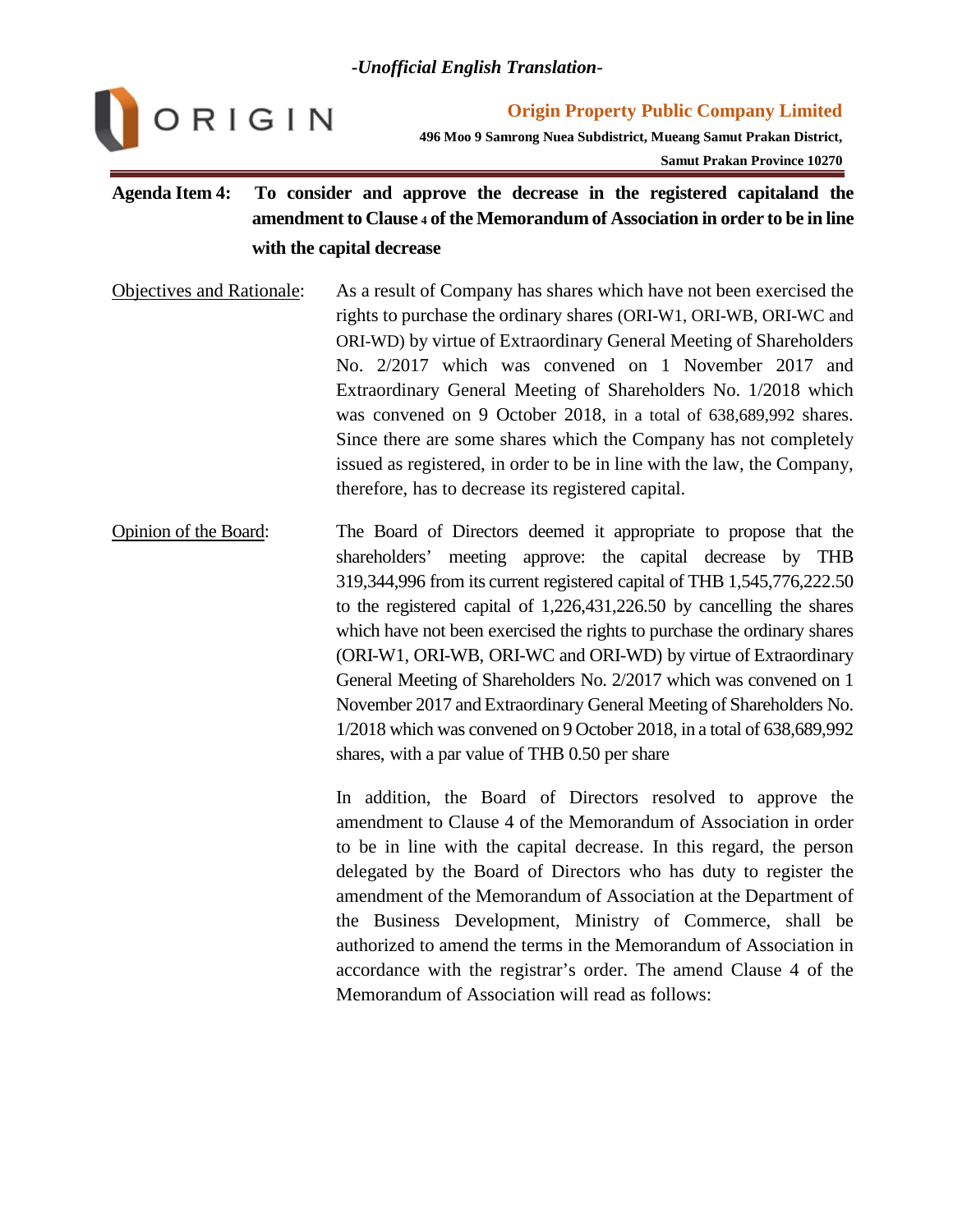

#### **Origin Property Public Company Limited**

**496 Moo 9 Samrong Nuea Subdistrict, Mueang Samut Prakan District,**

**Samut Prakan Province 10270**

| "Clause 4.                       | Registered<br>capital                                                                                                      | 1,226,431,226.50<br>Baht             | (one billion, two<br>hundred twenty-two<br>million, four hundred<br>thirty-one thousand,<br>two hundred twenty six<br>bath and fifty satang)                                                                                                                                                                                                                                      |  |  |
|----------------------------------|----------------------------------------------------------------------------------------------------------------------------|--------------------------------------|-----------------------------------------------------------------------------------------------------------------------------------------------------------------------------------------------------------------------------------------------------------------------------------------------------------------------------------------------------------------------------------|--|--|
|                                  | Divided into                                                                                                               | 2,452,862,453 shares                 | (two billion, four<br>hundred fifty-two million,<br>eight hundred sixty-two<br>thousand, four hundred<br>fifty-three shares)                                                                                                                                                                                                                                                      |  |  |
|                                  | Value per share<br>Categorized                                                                                             | $0.50$ Baht                          | (fifty satang)                                                                                                                                                                                                                                                                                                                                                                    |  |  |
|                                  | into:                                                                                                                      |                                      |                                                                                                                                                                                                                                                                                                                                                                                   |  |  |
|                                  |                                                                                                                            | Ordinary Shares 2,452,862,453 shares | (two billion, four<br>hundred fifty-two million,<br>eight hundred sixty two<br>thousand, four hundred<br>fifty three shares)                                                                                                                                                                                                                                                      |  |  |
|                                  | Preference<br><b>Shares</b>                                                                                                | - shares                             | $( - )$ "                                                                                                                                                                                                                                                                                                                                                                         |  |  |
| Voting Requirements:             | the Meeting.                                                                                                               |                                      | The resolution on this agenda item shall be passed by the votes of no less<br>than three-quarters of the total votes cast by the shareholders attending                                                                                                                                                                                                                           |  |  |
| <b>Agenda Item 5:</b>            | retire by rotation                                                                                                         |                                      | To consider and approve the re-election of the directors who are due to                                                                                                                                                                                                                                                                                                           |  |  |
| <b>Objectives and Rationale:</b> | re-elected.                                                                                                                |                                      | Section 71 of the PLC Act and Article 17 of the Company's Articles of<br>Association provide that, at every annual general meeting, one-third of<br>the directors shall vacate office, provided that if the number of directors<br>is not a multiple of three, the number closest to one-third shall vacate,<br>whereby a director who vacates office under this provision may be |  |  |
|                                  | In this 2022 Annual General Meeting of Shareholders, there are directors<br>who are required to vacate office, as follows: |                                      |                                                                                                                                                                                                                                                                                                                                                                                   |  |  |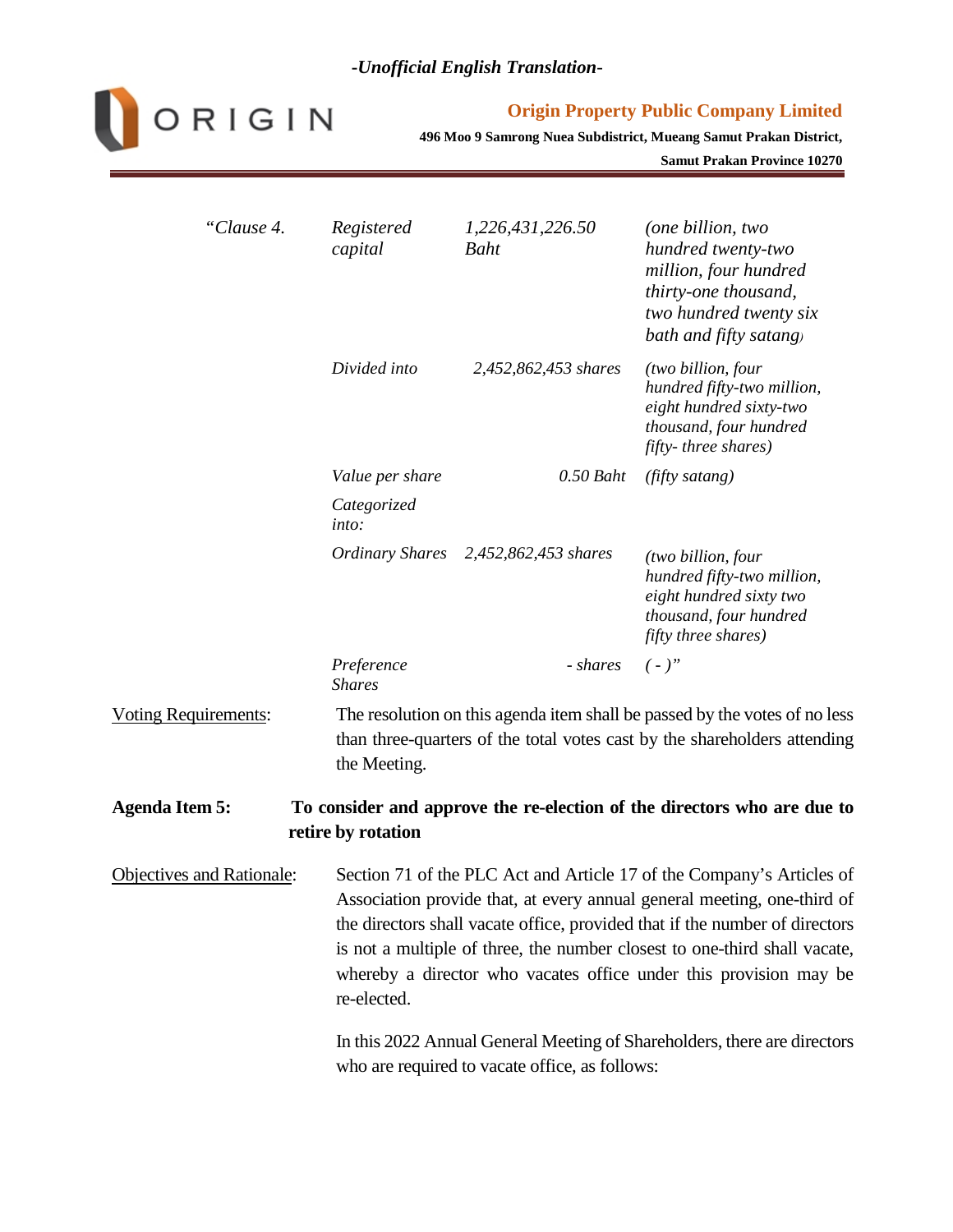

#### **Origin Property Public Company Limited**

**496 Moo 9 Samrong Nuea Subdistrict, Mueang Samut Prakan District,**

**Samut Prakan Province 10270**

| 1. Mr. Lucksananoi Punkrasamee | Independent Director;     |
|--------------------------------|---------------------------|
| 2. Mr. Sahas Treetipbut        | Independent Director; and |

3. Air Chief Marshal Bureerat Ratanavanich Independent Director.

In this regard, the Company has provided the opportunity for shareholders to nominate persons to be selected as directors in advance for the 2022 Annual General Meeting of Shareholders from 22 November 2021 – 21 February 2022 via the Company's website. It appeared that no shareholder nominated a person to be considered as a director of the Company. The Board of Directors, therefor, has followed the guidelines for nominating directors consider appropriate qualification, experience, skills and professional expertise, including elements of the directors of the Company as well as the efficiency and performance of the Company in the past with all due circumspection. It turned out that the three retiring directors are qualified and suitable for the Company's business operations including, in the past, all directors perform their duties well and efficiently and be able to express their opinions independently and in accordance with the relevant rules.

Therefore, it deems appropriate to propose the 2022 Annual General Meeting of Shareholders to approve the re-election of the three directors who are due to retire by rotation to hold office for another term. The details of the profiles, educational background, work experience, shareholding proportions, and directorships in other companies of Mr. Lucksananoi Punkrasamee, Mr. Sahas Treetipbut and Air Chief Marshal Bureerat Ratanavanich who are the directors due to retire by rotation and nominated to hold office for another term, as set out in Enclosure 2.

#### **Definition of Independent Director**

The independent directors have important roles in building investors' confidence, imposing a balance on major shareholders' power and in aiming towards international standard of good corporate governance. The Company therefore has defined the following requirements for its independent directors, which is equivalent to the minimum regulations of SEC or The Stock Exchange of Thailand. ("**SET**"). These requirements are as follows: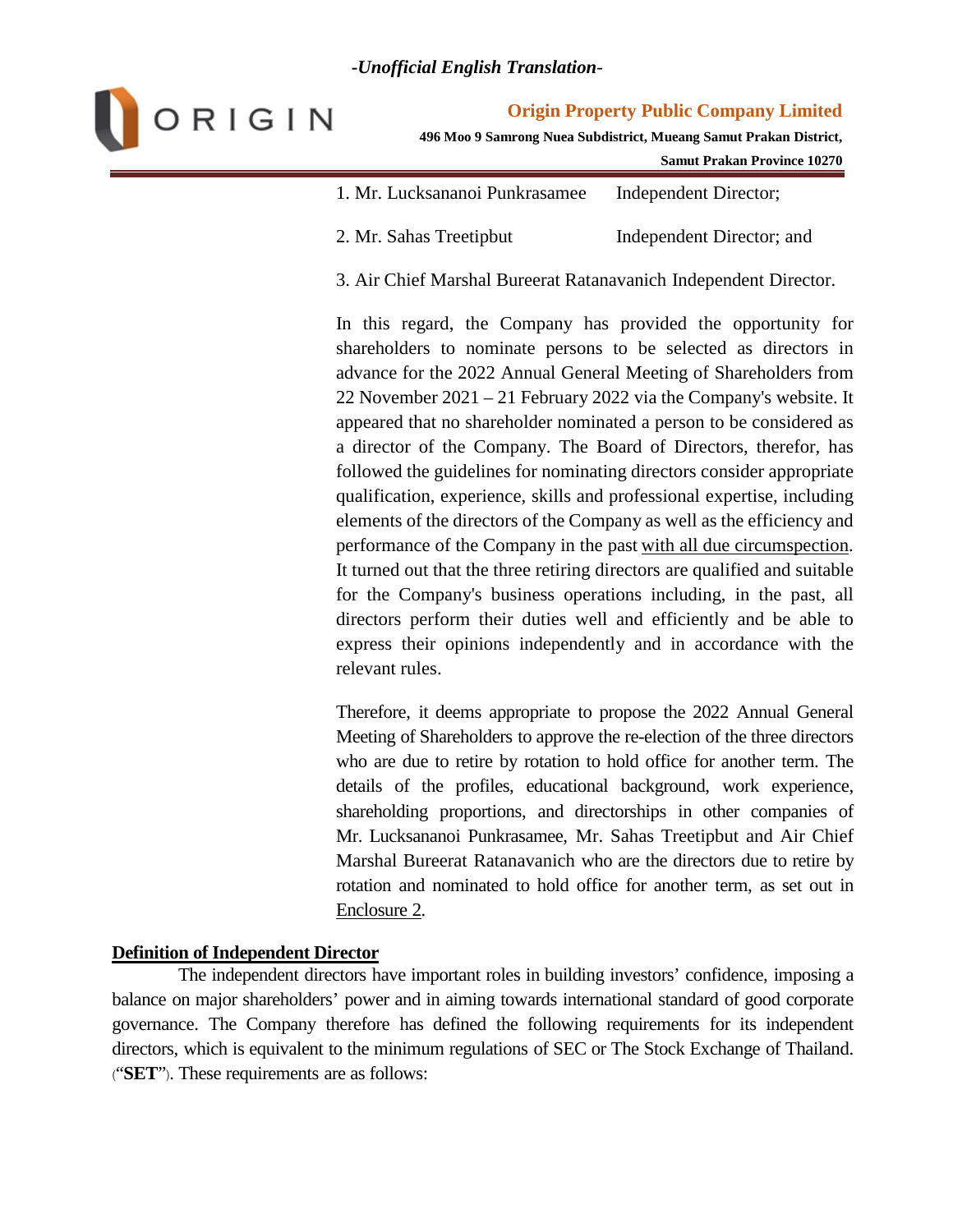

**496 Moo 9 Samrong Nuea Subdistrict, Mueang Samut Prakan District,**

**Samut Prakan Province 10270**

(A) An independent director must hold no more than 1% of shares with voting rights in the Company, parent company, subsidiaries, associated companies or parties with possible conflicts of interest including the shareholding of related individuals of that independent director.

(B) An independent director must not be or had not been the Company's executive directors, nor serve as temporary employees, permanent employees, advisors on regular payroll, and authorized persons of the Company, parent company, subsidiaries, associated companies and same level subsidiaries of the parent company except when the previous association has been terminated at least for more than two years prior to the submission to request for permission from SEC.

(C) Independent directors must not be a blood relative or by legal registration in the nature of father, mother, husband, wife, sibling, child, son- or daughter- in law of the management, major shareholders, authorized persons, or individuals who are about to be nominated as the management or authorized persons who have control over the Company or its subsidiaries.

( D) Independent directors must not or have not had business relationship with the Company, parent company, subsidiaries, associated companies or parties with possible conflicts of interest in a way that will prevent independent judgment. Furthermore, independent directors must not be or had been major shareholders, directors that were not independent directors, or the management of any party who has a business relationship with the Company, parent company, subsidiaries, associated companies or parties with possible conflicts of interest except when the previous association has been terminated at least for more than two years prior to the submission to request for permission from SEC.

The business relationship mentioned earlier includes transactions of normal trading business of rental or real estate for rent, transactions relating to asset or service or giving or receiving financial assistance from loans, guarantees, using assets as loan collateral including other similar practices that can result in permit seeker or contractual partner having to take liability that must be repaid to the other party of more than 3% of net tangible asset of the permit seeker or more than Baht 20 million, whichever amount is lower. For the calculation of that loan, it is granted to use the method of calculating value of related transactions according to the Notification of the Board of Governors of the Stock Exchange of Thailand Re: Disclosure of Information and Other Acts of Listed Companies Concerning the Connected Transaction. But for summing up the liability, it must take in all liabilities that occurred during one year prior to the starting date of the business relationship with the same individual.

(E) Independent directors must not be or had not been auditors of the Company, parent company, subsidiaries, associated companies or parties with possible conflicts of interest. Independent directors must not be or had not been major shareholders, directors that are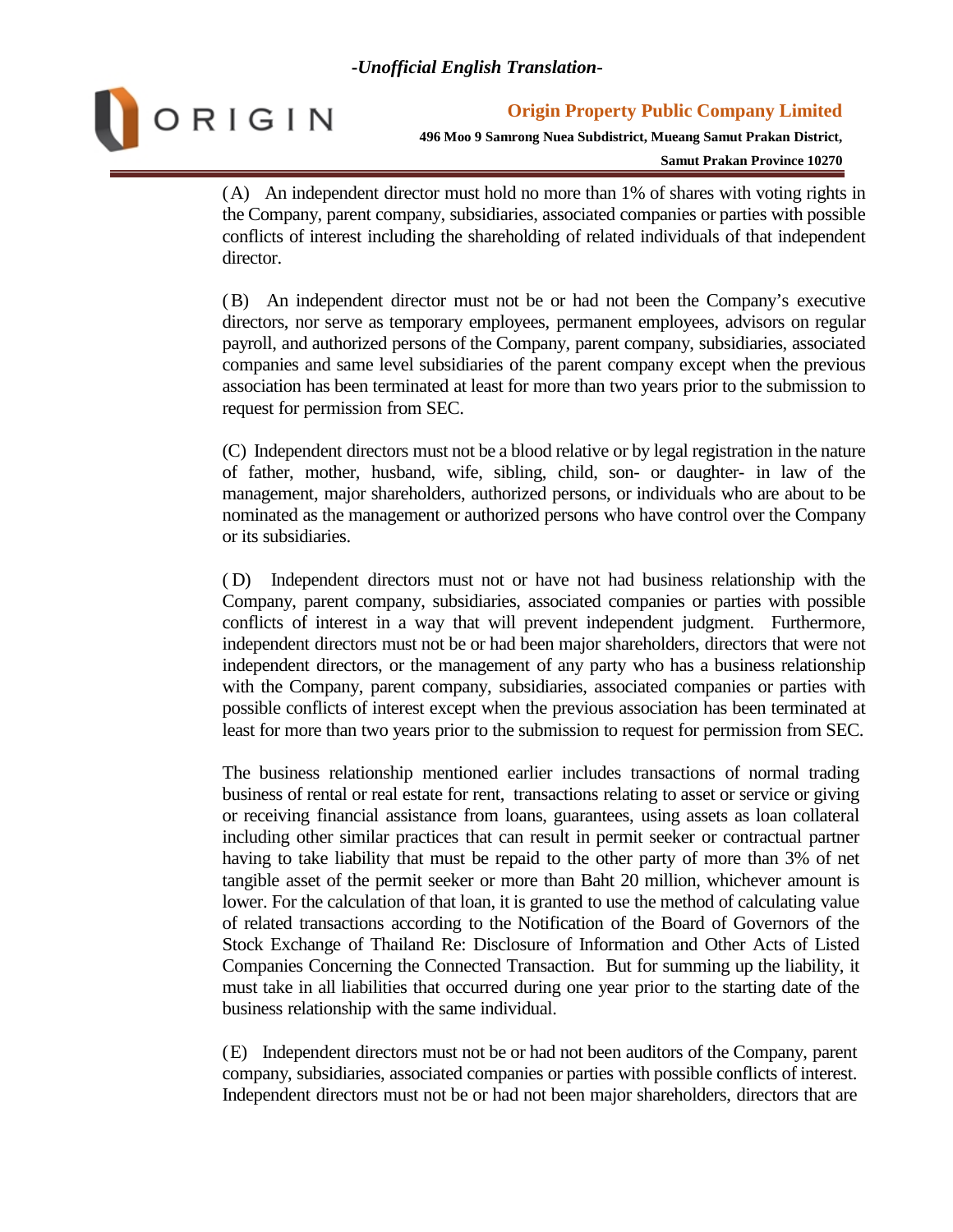

**496 Moo 9 Samrong Nuea Subdistrict, Mueang Samut Prakan District,**

**Samut Prakan Province 10270**

not independent directors, the management, or managing partners of auditors' company in which auditors of the Company, parent company, subsidiaries, associated companies or parties with possible conflicts of interest, belong to, except when the previous association has been terminated for at least for more than two years prior to submission to request for permission from SEC.

(F) Independent directors must not be or have been servicing professionals including legal advisors and financial advisors, receiving more than Baht 2 million per annum in remuneration for the service from the Company, parent company, subsidiaries, associated companies or parties with possible conflicts of interest. If the servicing professional is a legal entity, it must include major shareholders, directors that are not independent directors, the management, or managing partners of those servicing professionals, except when the previous association was terminated for at least for more than two years prior to submission to request for permission from SEC.

(G) Independent directors must not be directors who are representative of directors of the Company, major shareholders, or shareholders that are related to major shareholders of the Company.

(H) Independent directors must not have other characteristics prohibiting independent judgment on the Company's operation.

After being appointed independent directors that have any characteristics mentioned in the (A) through (H) clauses, independent directors will be assigned by the Board of Directors to make collective decisions together on business operation of the Company, parent company, subsidiaries, associated companies or same level subsidiary of the parent company or parties with possible conflicts of interest.

Furthermore, the Company has shown the details of independent director and the proposed independent director(s) who are related with listed companies or other rival corporations/any related businesses with the Company in Profiles of the persons who are nominated as directors to replace those who are due to retire by rotation as set out in Enclosure 2.

Opinion of the Board: The Board of Directors deemed it appropriate to propose that the shareholders' meeting approve the re-election of the three directors who are due to retire by rotation, namely Mr. Lucksananoi Punkrasamee, Mr. Sahas Treetipbut and Air Chief Marshal Bureerat Ratanavanich, to hold office for another term, whereby the proposal of this agenda item has been considered by the Nomination and Remuneration Committee and approved by the Board of Directors' Meeting.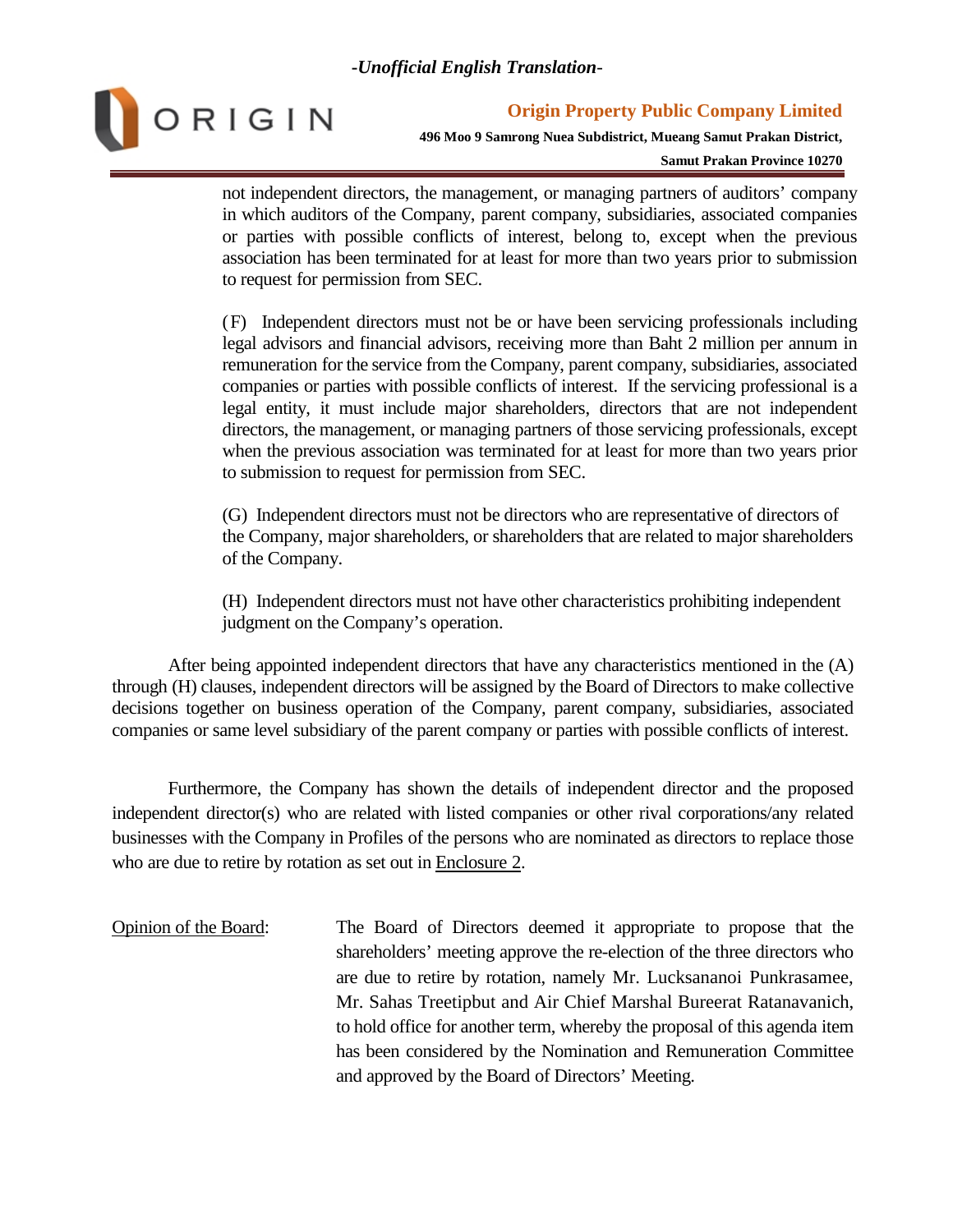

#### **Origin Property Public Company Limited**

**496 Moo 9 Samrong Nuea Subdistrict, Mueang Samut Prakan District,**

**Samut Prakan Province 10270**

Therefore, after the 2022 Annual General Meeting of Shareholders has passed the resolution to re-election the retired directors for another term. The Company have 9 directors namely as follows:

| 1) Mr. Lucksananoi Punkrasamee             | Chairman of the Board and Independent Director          |  |  |  |
|--------------------------------------------|---------------------------------------------------------|--|--|--|
| 2) Mr. Niwat Lamunpandh                    | Director                                                |  |  |  |
| 3) Mr. Peerapong Jaroon-ek                 | Director and Chief Executive Officer                    |  |  |  |
| 4) Mr. Mayta Chanchamcharat                | Director                                                |  |  |  |
| 5) Mrs. Arada Jaroon-ek                    | Director                                                |  |  |  |
| 6) Mr. Chatchai Payuhanaveechai            | Director                                                |  |  |  |
| 7) Mr. Sahas Treetipbut                    | Independent Director and Chairman of Audit<br>Committee |  |  |  |
| 8) Air Chief Marshal Bureerat Ratanavanich | Independent Director and Member of Audit<br>Committee   |  |  |  |
| 9) Mr. Chinnapat Wisuttipad                | Independent Director and Member of Audit<br>Committee   |  |  |  |

In addition, those retired director were in directorship for over 9 years (including this term), whereas, the Board of Directors consider that they have a lot of experience that cloud lead the business to grow up a lot of experience that cloud lead the business to grow up and expand; thus, it was resolved to propose the shareholders' meeting to approve the re-election of all four directors to hold their positions for another term.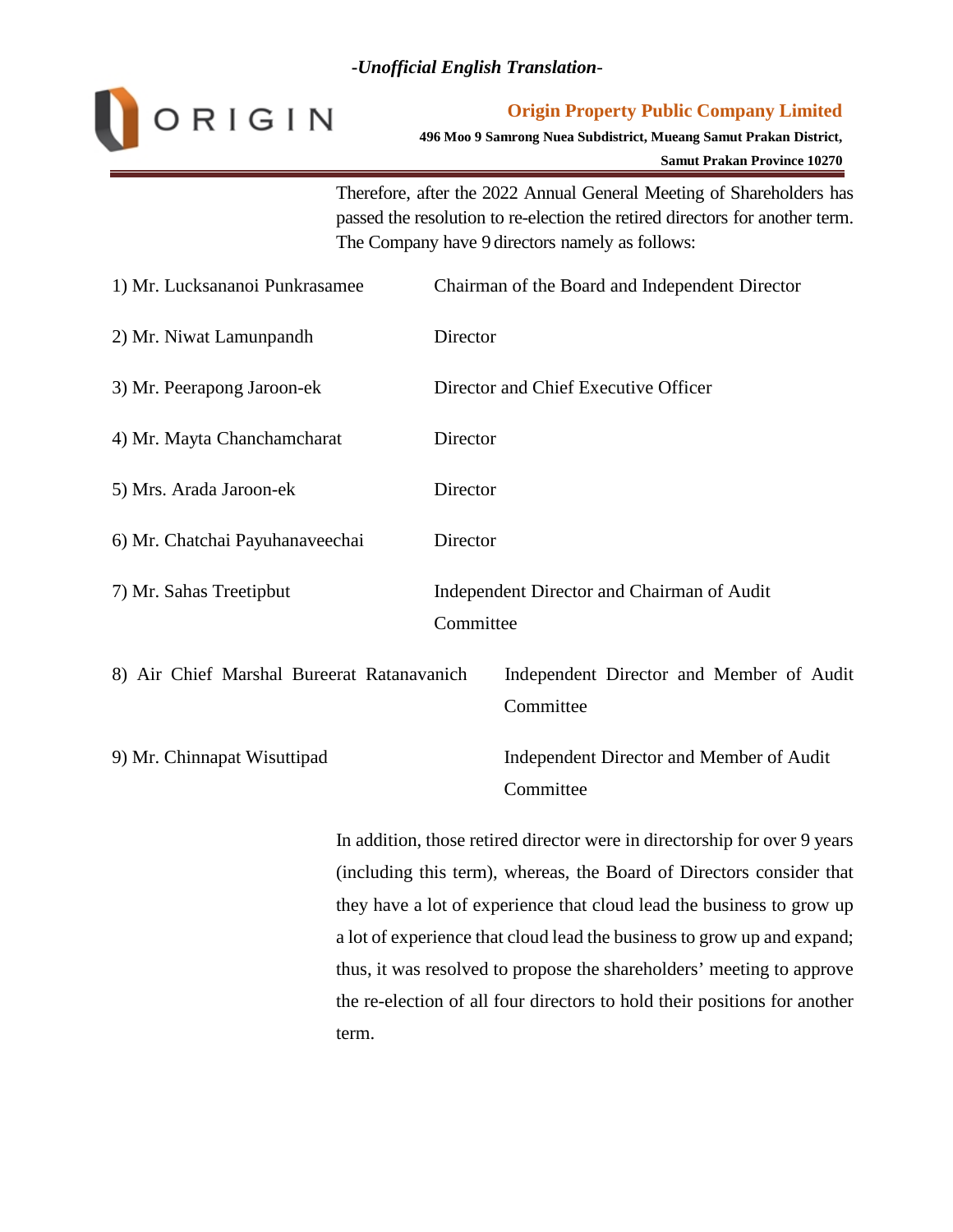

**Origin Property Public Company Limited**

**496 Moo 9 Samrong Nuea Subdistrict, Mueang Samut Prakan District,**

**Samut Prakan Province 10270**

# Voting Requirements: The resolution on this agenda item shall be passed by a majority vote of the shareholders attending the Meeting and casting their votes.

#### **Agenda Item 6: To consider and approve the directors' remuneration for the year 2022**

Objectives and Rationale: As the determination of the directors' remuneration requires approval from the shareholders' meeting, as proposed and considered by the Nomination and Remuneration Committee, the Board of Directors adheres to the guidelines under which the directors' remuneration will be determined by the size of the business, the responsibilities of the directors, and the comparison with the range of remuneration of other listed companies on the Stock Exchange of Thailand with their Market Capitalization similar to that of the Company. The meeting allowances of each committee are as follows:

#### **1. Monetary Compensation**

1.1 Monthly remuneration of the Board of Directors

Unit : THB

| <b>Position</b>                       | 2022   | 2021   | 2020   |
|---------------------------------------|--------|--------|--------|
| Chairman of the Board of<br>Directors | 30,000 | 30,000 | 30,000 |
| <b>Directors</b>                      | 15,000 | 15,000 | 15,000 |

## 1.2 Meeting allowance for the Board of Directors

Unit : THB

|                           | <b>Chairman</b> |                                                       |             | <b>Directors</b> |      |      |
|---------------------------|-----------------|-------------------------------------------------------|-------------|------------------|------|------|
|                           | 2022            | 2021                                                  | <b>2010</b> | $2022$           | 2021 | 2010 |
| <b>Board of Directors</b> |                 | 40,000   40,000   40,000   25,000   25,000   40,000   |             |                  |      |      |
| <b>Audit Committee</b>    |                 | $30,000$   30,000   30,000   20,000   20,000   30,000 |             |                  |      |      |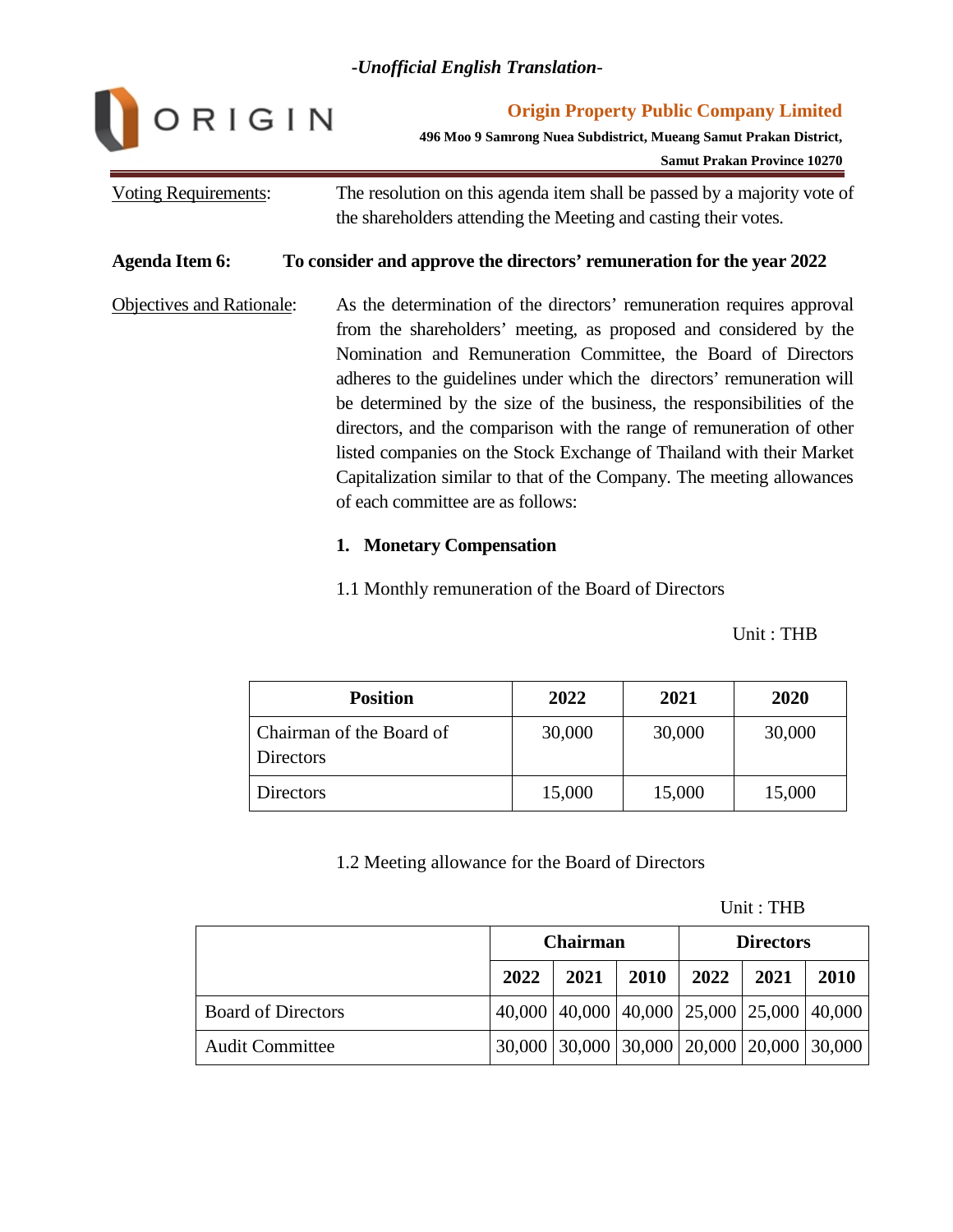

**496 Moo 9 Samrong Nuea Subdistrict, Mueang Samut Prakan District,**

**Samut Prakan Province 10270**

| Nomination and Remuneration<br>Committee |                     |        | 15,000   15,000   15,000   10,000   10,000   15,000 |  |
|------------------------------------------|---------------------|--------|-----------------------------------------------------|--|
| <b>Risk Management Committee</b>         |                     |        | 15,000   15,000   15,000   10,000   10,000   15,000 |  |
| Corporate Governance Committee           | $15,000$   $15,000$ | 10,000 | 10,000                                              |  |
| Directors who are executives             |                     |        |                                                     |  |

Remark : A director who holds the position of an executive shall receive no meeting allowances in any case whatsoever.

#### **2. Other Compensation and Privilege**

#### Unit : THB

| <b>Position</b>                       | 2022 | 2021 | 2010 |
|---------------------------------------|------|------|------|
| Chairman of the Board of<br>Directors | None | None | None |
| Directors                             | None | None | None |

- Opinion of the Board: The Board of Directors deemed it appropriate to propose that the shareholders' meeting approve the determination of the directors' remuneration for the year 2022 as proposed, in all aspects. In this regard, such determination has been considered by the Nomination and Remuneration Committee and approved by the Board of Directors' Meeting.
- Voting Requirements: The resolution on this agenda item shall be passed by the votes of no less than two-thirds of the total votes cast by the shareholders attending the Meeting.

# **Agenda Item 7: To consider and approve the appointment of the auditors and the determination of the audit fee for the year 2022**

Objectives and Rationale: The Audit Committee has selected the auditors for the year 2022 and proposed them to the Board of Directors in order for the Board of Directors to propose that the shareholders' meeting appoint three auditors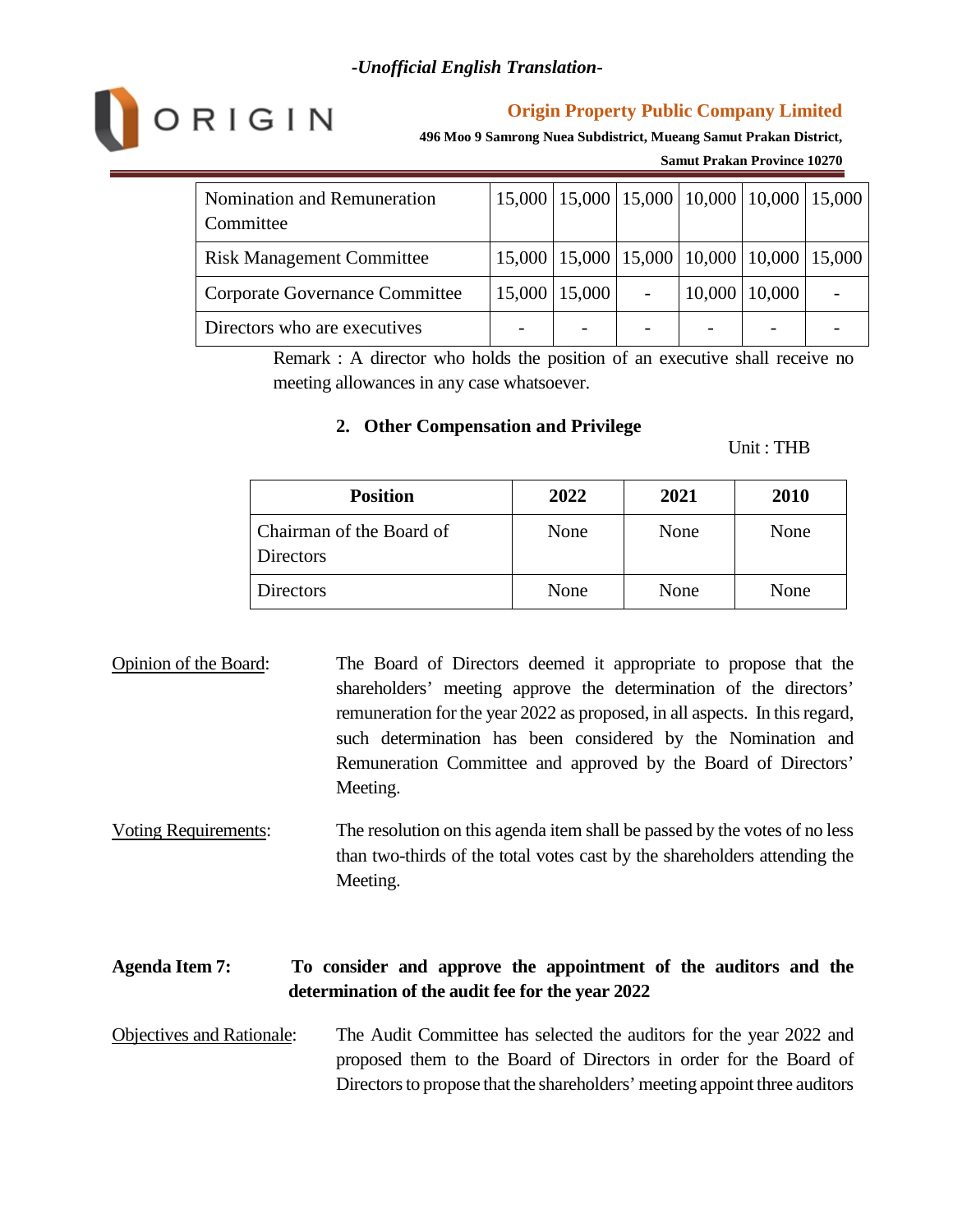

#### **Origin Property Public Company Limited**

**496 Moo 9 Samrong Nuea Subdistrict, Mueang Samut Prakan District,**

**Samut Prakan Province 10270**

from EY Corporate Services Limited as the auditor of Company for the year 2022, namely:

- 1. Mr. Termphong Oppanapan, Certified Public Account No. 4501; and/or
- 2. Ms. Sineenad Jirachaikhueankhan Certified Public Account No. 6287; and/or
- 3. Ms. Gosum Chaame Certified Public Account No. 6011.

In the case that these auditors fail to satisfactorily perform their duties, EY Corporate Services Limited is allowed to arrange for other of its auditors to review the accounts and render opinions on the Financial Statements of the Company in place of these auditors. The audit fee for the year 2022 is determined at THB 2,050,000 (Two Million Fifty Thousand Baht).

| <b>Audit fee</b> | 2022            | 2021          | 2020          |
|------------------|-----------------|---------------|---------------|
|                  | (Proposed Year) |               |               |
| <b>Audit fee</b> | THB 2,050,000   | THB 2,050,000 | THB 2,050,000 |
| Other fee        | None            | None          | None          |

In this regard, all three auditors are not shareholders of the Company, do not have any conflict of interest with the Company/ the subsidiaries of the Company/ the executives/ the major shareholders/ or the related persons of the aforementioned and do not provide any advisory service to the Company. Therefore, such auditors are able to audit and render opinions towards the Company's Financial Statement independently.

EY Corporate Services Limited is also the Auditor of the Subsidiary Companies. The Board of directors will supervise the preparation of financial statements of the Company and its subsidiaries to be finished and issued in time.

In this regard, with respect to the performance of duties of these auditors, no auditor shall have performed her duties for the consecutive period of longer than five years. The appointment of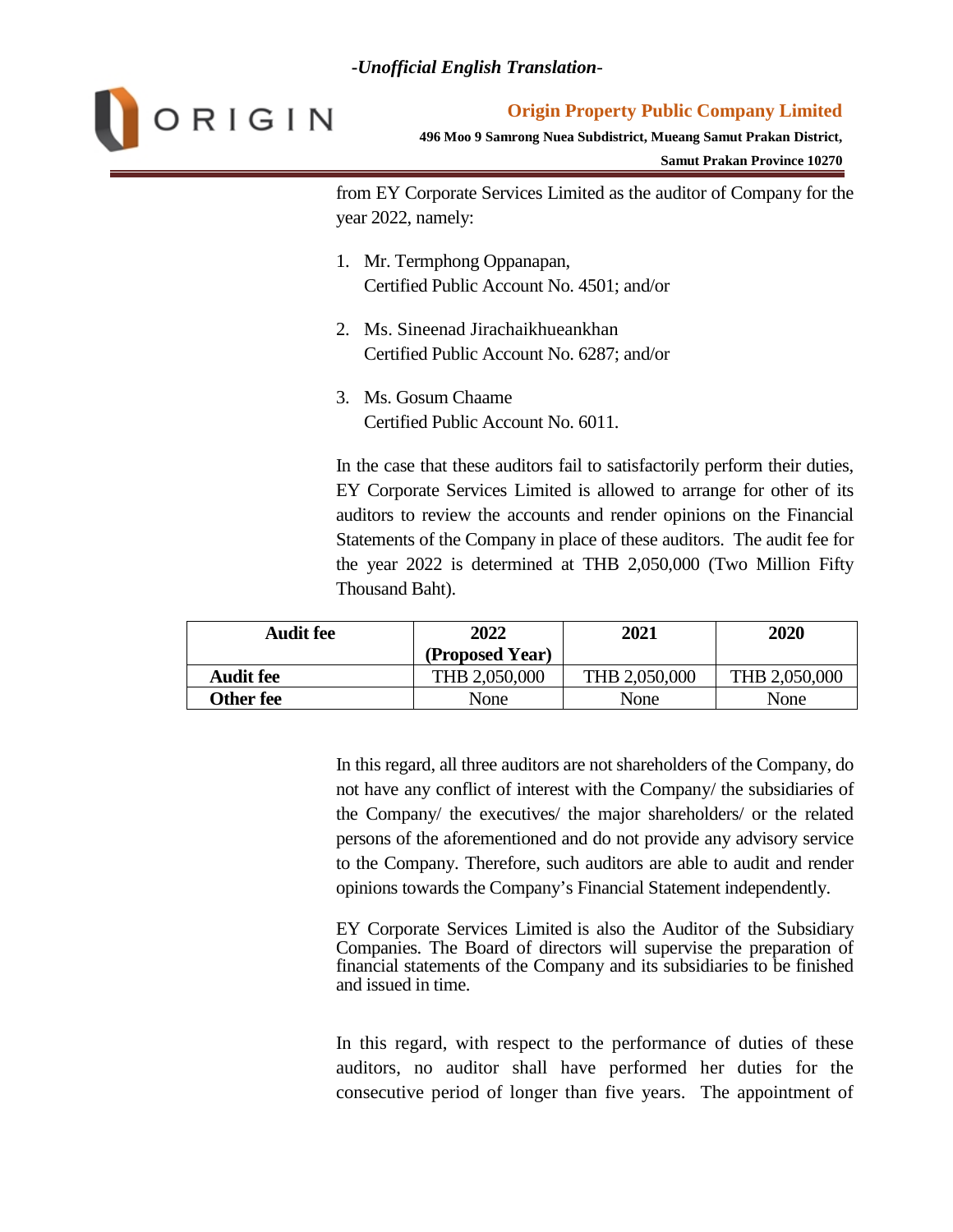

**Origin Property Public Company Limited 496 Moo 9 Samrong Nuea Subdistrict, Mueang Samut Prakan District,**

**Samut Prakan Province 10270**

auditors and the determination of the audit fee for the year 2022 have been considered and approved by the Audit Committee.

- Opinion of the Board: The Board of Directors deemed it appropriate to propose that the shareholders' meeting approve: the appointment of Mr. Termphong Oppanapan, Certified Public Account No. 4501 and/or Ms. Sineenad Jirachaikhueankhan, Certified Public Account No.6287, and/or Ms. Gosum Chaame, Certified Public Account No. 6011 of EY Corporate Services Limited, as the auditors of the Company for the year 2022; the determination of the audit fee for the year 2022 at THB 2,050,000 (Two Million Fifty Thousand Baht); and that in the case these auditors fail to perform their duty, EY Corporate Services Limited is allowed to arrange for other of its auditor to review the accounts and render opinions on the Financial Statements of the Company in place of these auditors.
- Voting Requirements: The resolution on this agenda item shall be passed by a majority vote of the shareholders attending the Meeting and casting their votes.

**Agenda Item 8: Other matters (if any)**

16 March 2022 is scheduled as the date to record the names of the shareholders who are entitled to attend the 2022 Annual General Meeting of Shareholders (Record Date) and 15 March 2022 is the date on which an XM sign is posted.

In case that the shareholders wish to attend the E-Meeting, such shareholders or proxies will be required to send the registration form for the E-Meeting, details as set out in Enclosure 7 together with any required verification documents to the Company by 22 April 2022 via e-mail: warisa.w@origin.co.th or darun.k@origin.co.th. Once the Company has successfully verified the identity of the shareholders who are entitled to attend the 2022 Annual General Meeting of Shareholders as on the set Record Date on 16 March 2022, the Company will send "username" and "password" for logging in the meeting control system to the shareholders via such email address provided to the Company,

In the event that a shareholder is unable to attend the meeting in person and wishes to appoint a proxy to attend the meeting and cast votes on his or her behalf, please execute either Proxy Form A or Form B, and for the foreign shareholders who have appointed a custodian, please execute Proxy Form C, as set out in Enclosure 5. In addition, in order to protect the rights and interests of the shareholders in the event that a shareholder is unable to attend the meeting and wishes to appoint one of the Company's independent directors as his or her proxy to attend the meeting and cast votes on his or her behalf, the shareholder can execute Proxy Form B, and select one of the Company's independent directors, whose names and profiles are set out in Enclosure 3 to attend the meeting and cast votes on his or her behalf.